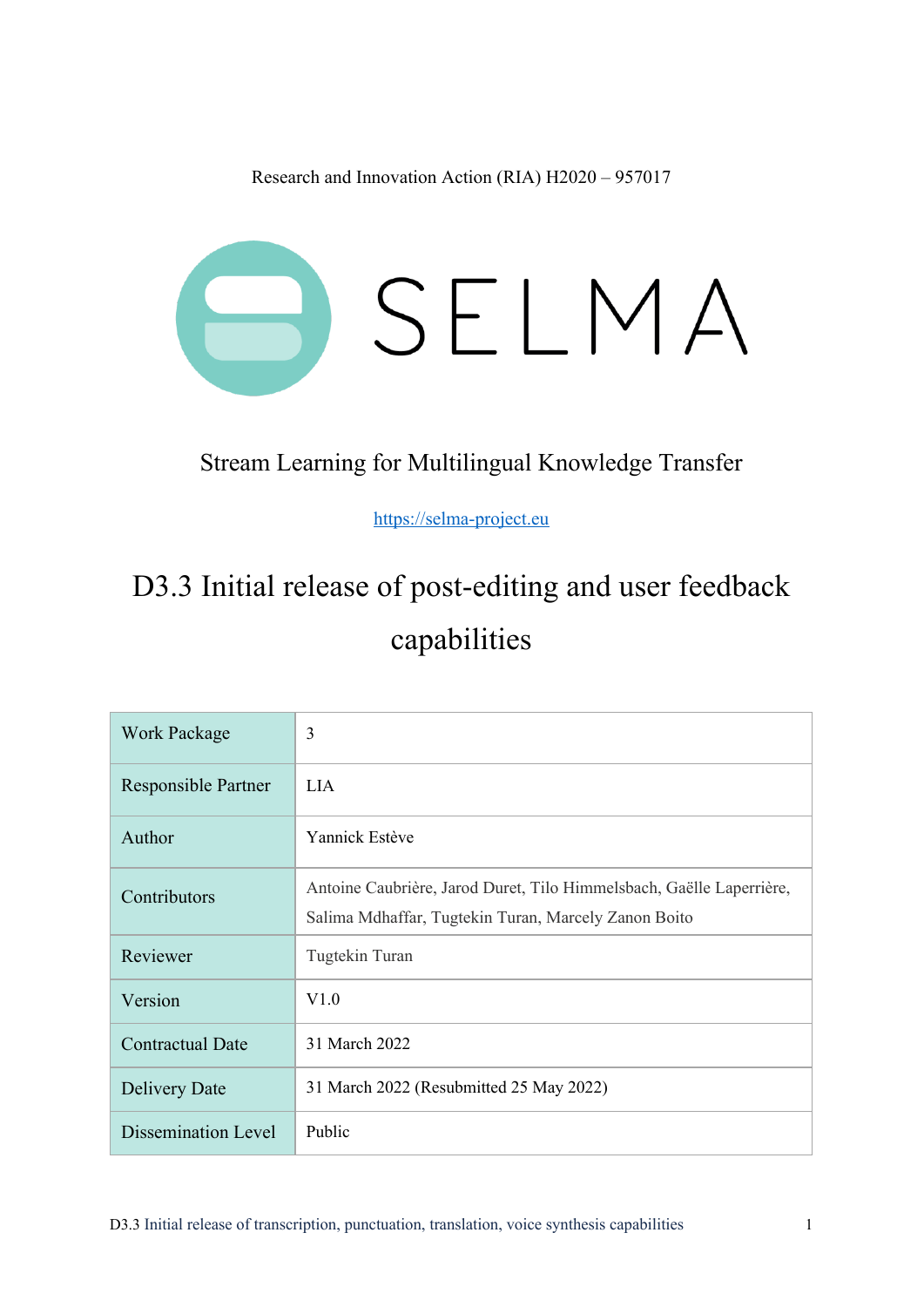## Version History

| <b>Version</b> | <b>Date</b> | <b>Description</b>              |
|----------------|-------------|---------------------------------|
| 0.1            | 15/03/2022  | Initial Table of Contents (ToC) |
| 0.2            | 29/03/2022  | Main input from partners        |
| 0.3            | 30/03/2022  | Merging                         |
| 0.4            | 31/03/2022  | <b>Internal Review version</b>  |
| 0.5            | 31/03/2022  | Finalization                    |
| 1.0            | 31/03/2022  | Publishable version             |
| 1.5            | 17/05/2022  | Unmerged deliverables           |
| 2.0            | 25/05/2022  | Publishable version             |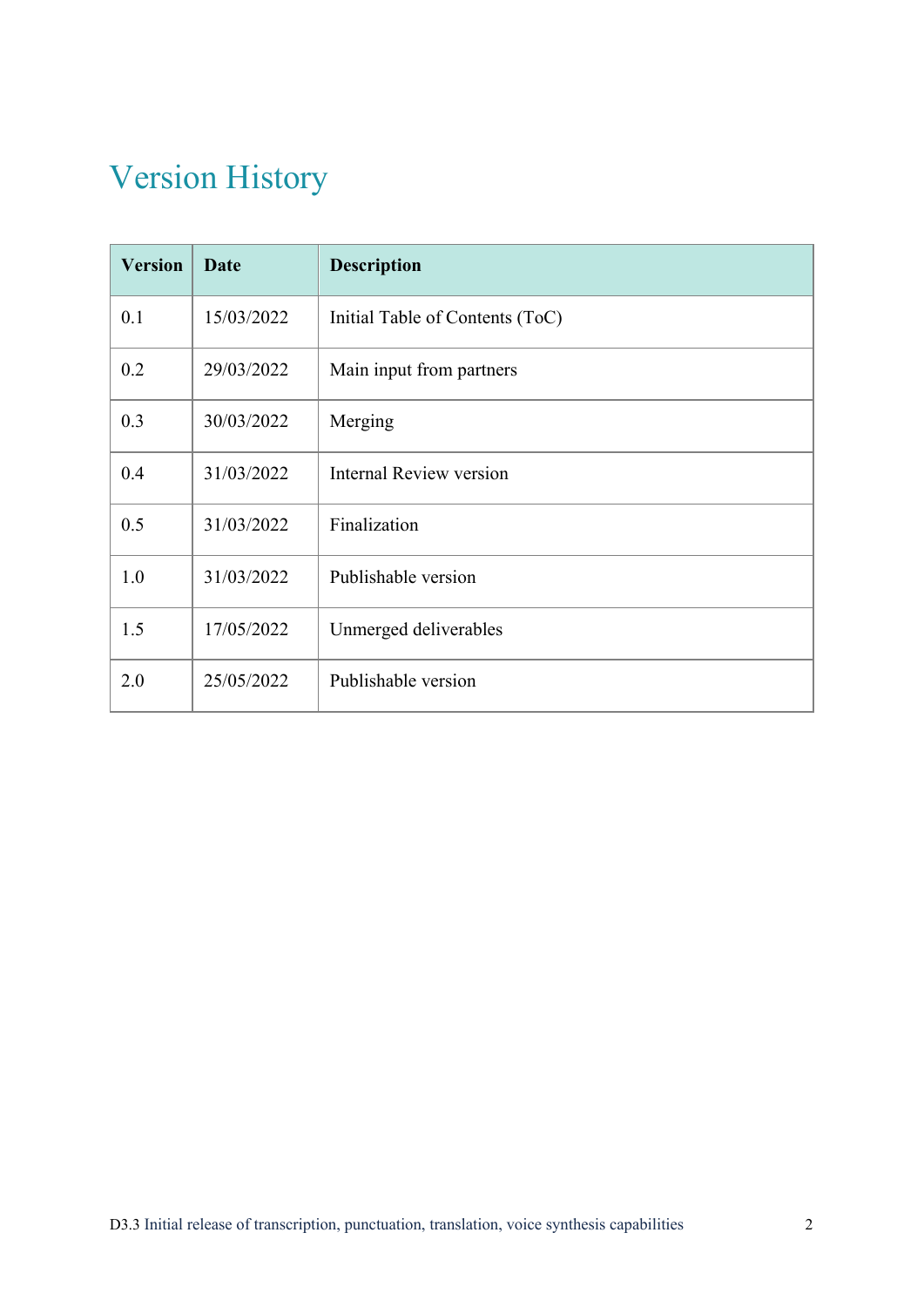## Executive Summary

This initial deliverable describes the first release of software components developed within WP3 in particular relating to post-editing and user feedback capabilities. This document will be followed by the interim and final releases later in the project.

> SELMA's approach to speech and language processing is targeting both low and high resourced languages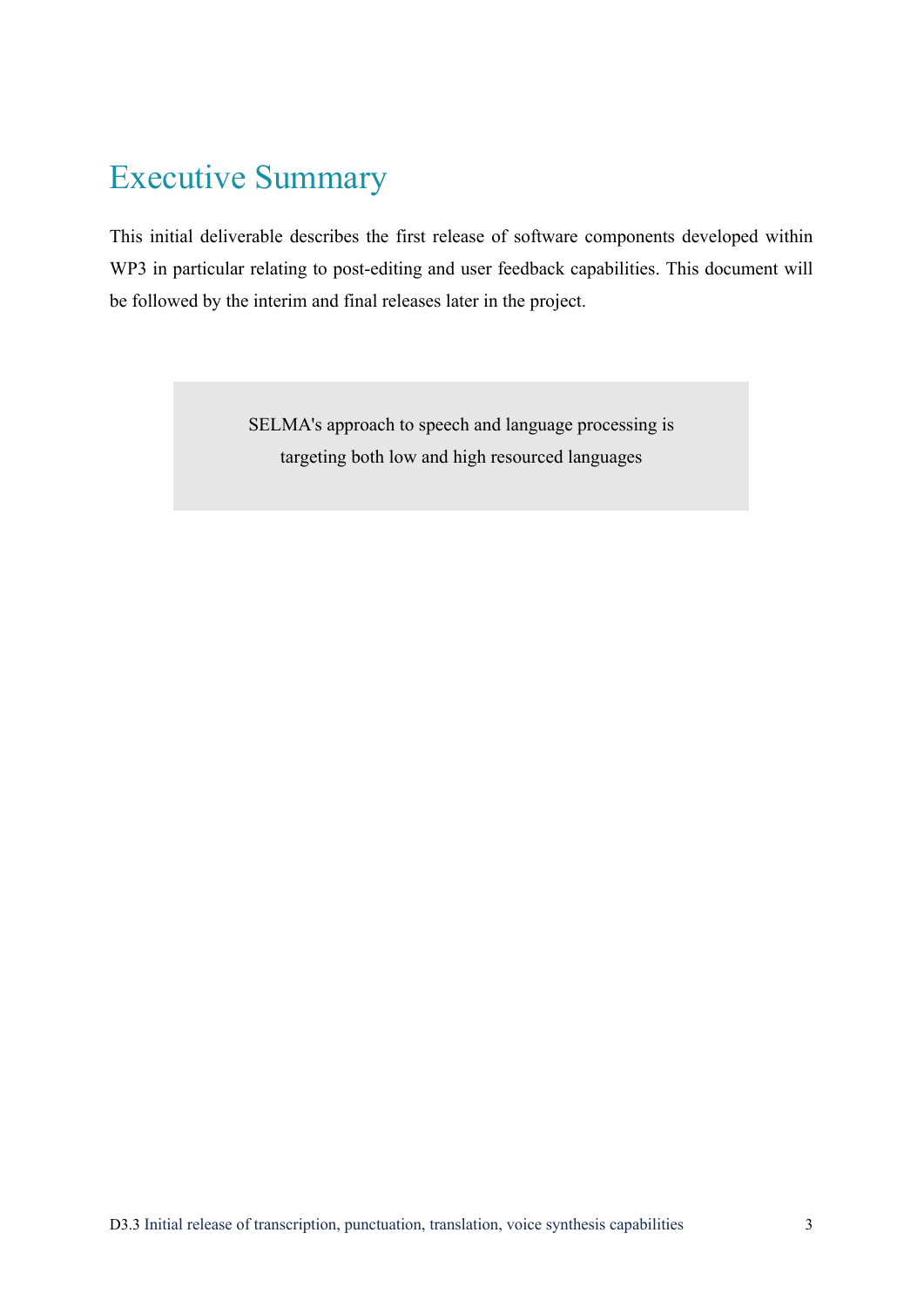## **Table of Contents**

| Toward the Injection of User Feedback and Linguistic Information5<br>2.1 |  |
|--------------------------------------------------------------------------|--|
|                                                                          |  |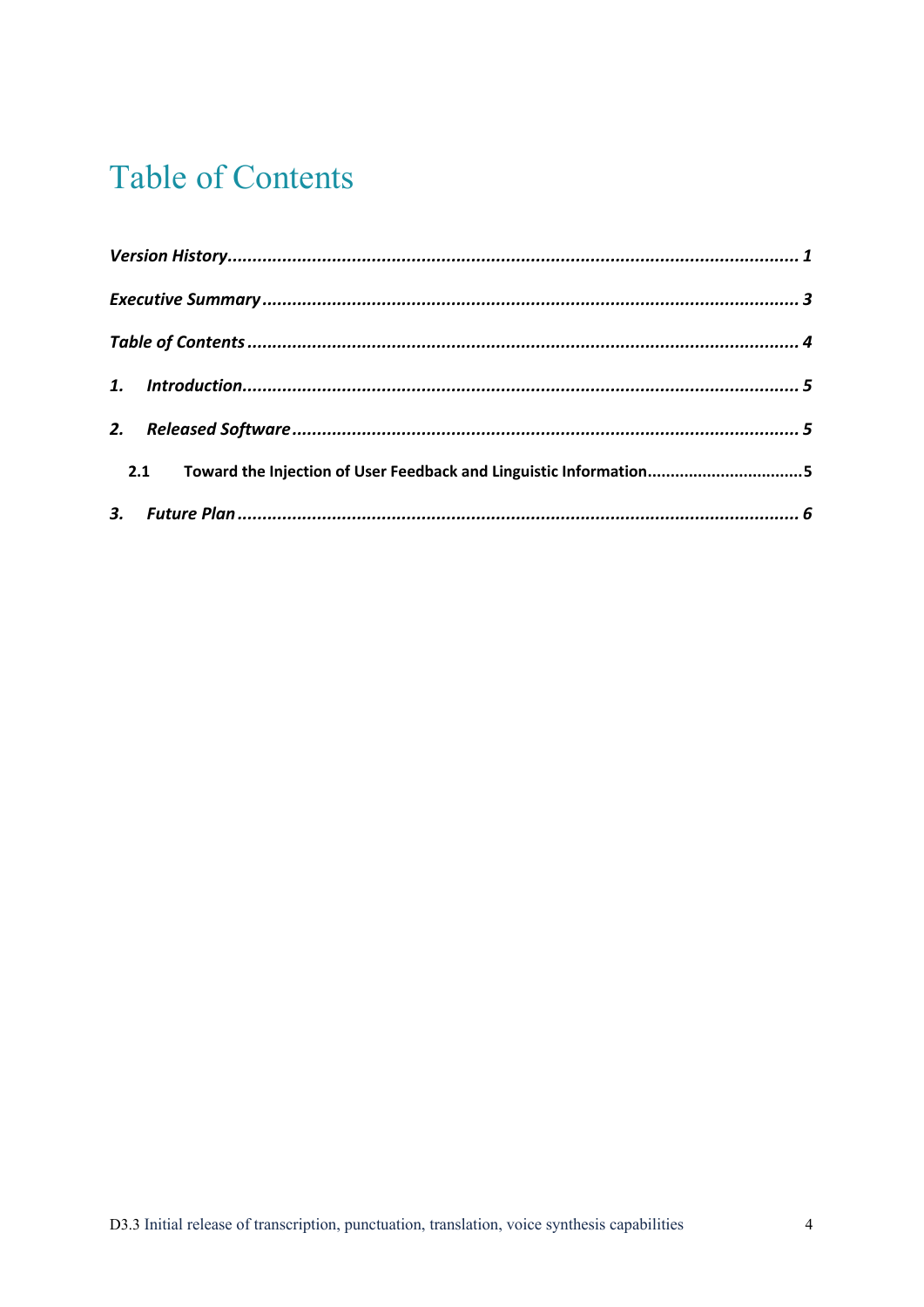### 1.Introduction

In this report, we detail the models and software built by the SELMA partners and released for internal or external purposes, depending on the maturity of the software. Most of them are very novel and, at this stage, are still in the state of research tools. These tools have proven their worth in experimental setup and have made advanced the state-of-the-art in terms of accuracy. To move towards the deployment of these tools, it is now necessary to work on their integration into the targeted platforms. The software addresses:

- Automatic Speech Recognition (ASR)
- Speech Translation (ST)
- Named Entity Recognition from Speech (NER-S)
- Text-to-Speech Synthesis (TTS)
- Punctuation and Capitalization Recovery (PCR)
- Automatic Post-Editing

We also present in this document our first software that allows us to inject linguistic information from text into an end-to-end neural ASR model. To our knowledge, this is the first software that offers this possibility for such technology. All components are deployed as containers and will be available at our Docker hub, https://hub.docker.com/orgs/selmaproject.

## 2. Released Software

#### **2.1 Toward the Injection of User Feedback and Linguistic Information**

As in Section 2.5, named entity recognition from speech consists in recognizing words from speech, detecting word sequences that support a named entity, and categorizing this entity. Endto-end neural approaches suffer from the lack of paired audio and textual data with a named entity annotation. An end-to-end model for named entity recognition from speech without paired training data has been built in the framework of the SELMA project. This success opens new perspectives in order to update the linguistic information into a pre-trained end-to-end ASR model. Such linguistic information could be obtained from user feedback or textual daily news.